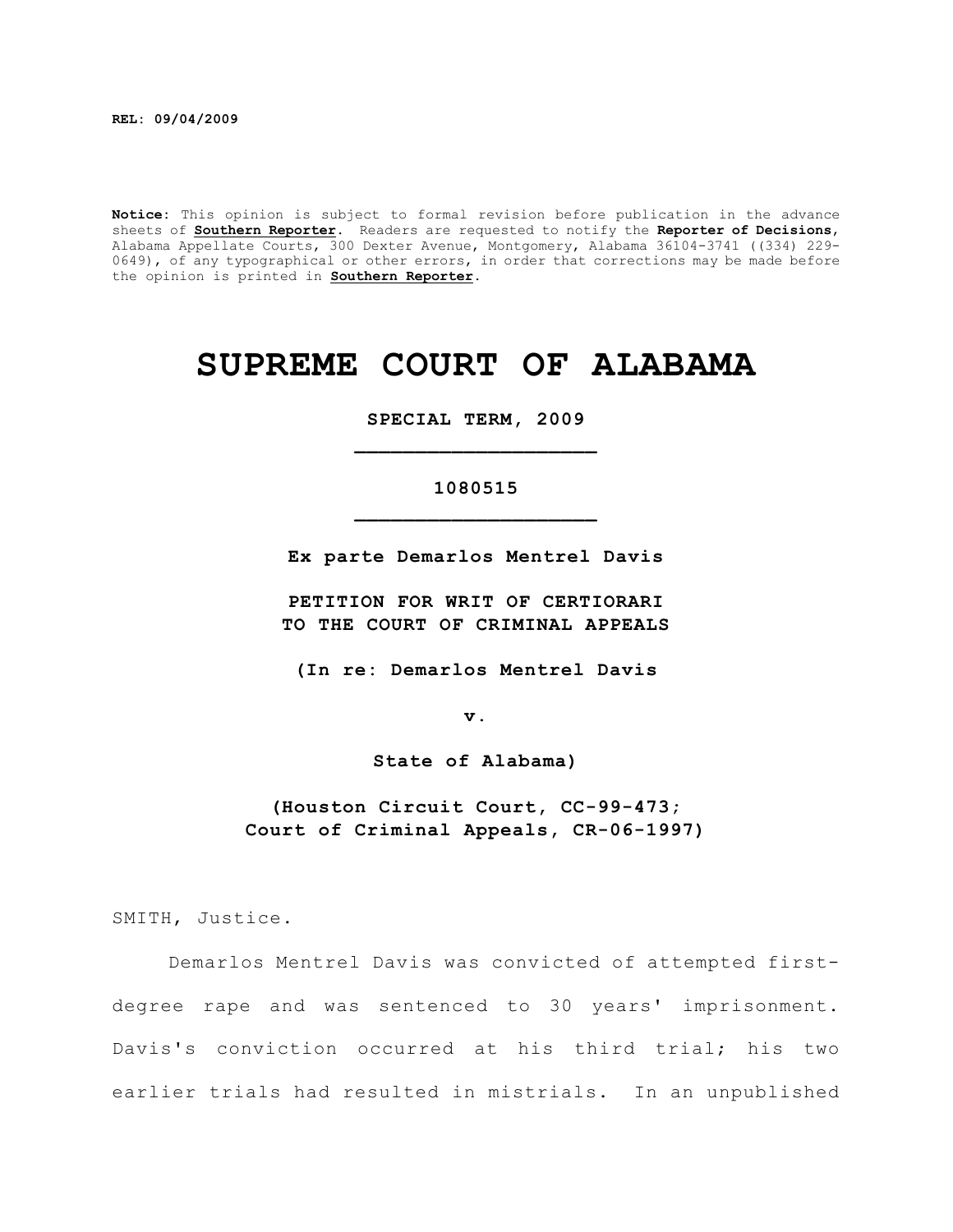memorandum, the Court of Criminal Appeals affirmed Davis's conviction and sentence. Davis v. State (No. CR-06-1997, Oct. 24, 2008), \_\_\_ So. 3d \_\_\_ (Ala. Crim. App. 2008) (table). We granted Davis's petition for a writ of certiorari to determine whether Davis's request for transcripts of his two previous trials, which was denied, should have been granted.

## Facts and Procedural History

On August 27, 1997, a man entered Andrews Bridal Shop in Dothan. After speaking with the sales clerk, A.D., for several minutes about getting a tuxedo for a wedding, the man grabbed A.D. from behind and attempted to force her into a back room of the store. A.D. fought back and eventually freed herself, ran to the back room, and locked the door, leaving the man to flee from the front of the store. The Dothan Police Department conducted an investigation and collected items found in the store believed to have been left behind by the perpetrator. The Dothan Police Department also conducted several photographic lineups, but A.D. was unable to identify the perpetrator.

On September 29, 1997, an investigator with the Birmingham Police Department contacted Sgt. Buren Wambles of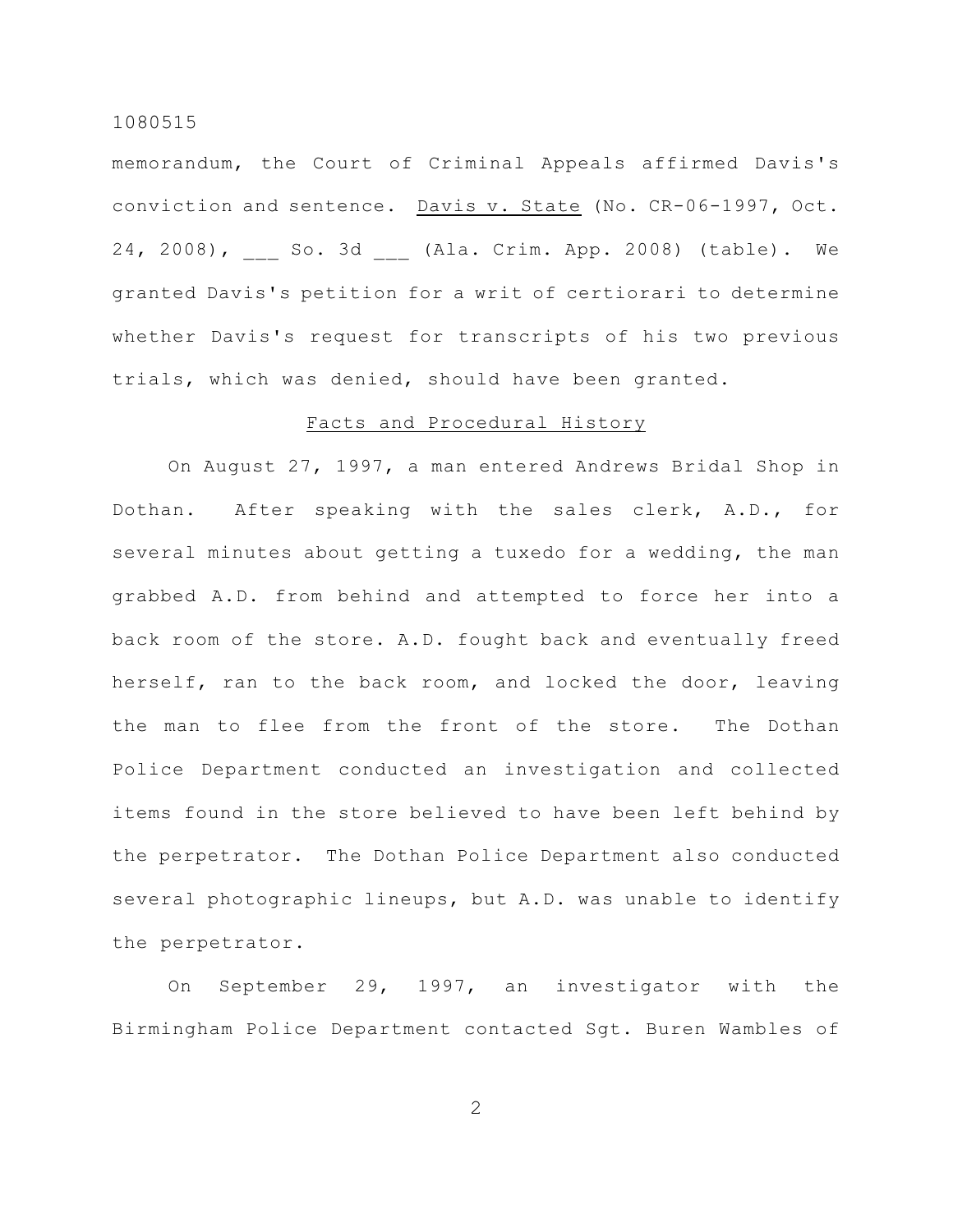the Dothan Police Department and informed him that Davis had been arrested in Birmingham for first-degree rape and firstdegree sodomy. Davis had given the Birmingham investigator a Dothan address. The Birmingham investigator inquired about whether Dothan had any unsolved sex crimes. On September 30, Sgt. Wamble and Sgt. Roy Woodham traveled to Birmingham to interview Davis. They returned to Dothan with a photograph of Davis and presented it to A.D. in a photographic lineup containing six photographs. A.D. identified Davis as her attacker.

Davis was indicted on March 13, 1998, by the Houston County grand jury on the charge of attempted first-degree rape. His first trial ended in a mistrial on September 16, 1999; his second trial ended in mistrial on May 10, 2001. James Parkman III represented Davis at both trials. On February 6, 2007, Davis, represented by new counsel, requested a copy of the transcripts of each of his prior trials, stating that he was indigent and had been granted permission to proceed in forma pauperis. The trial court denied Davis's motion the following day, without a hearing. A third trial was held, and on May 23, 2007, the jury found Davis guilty of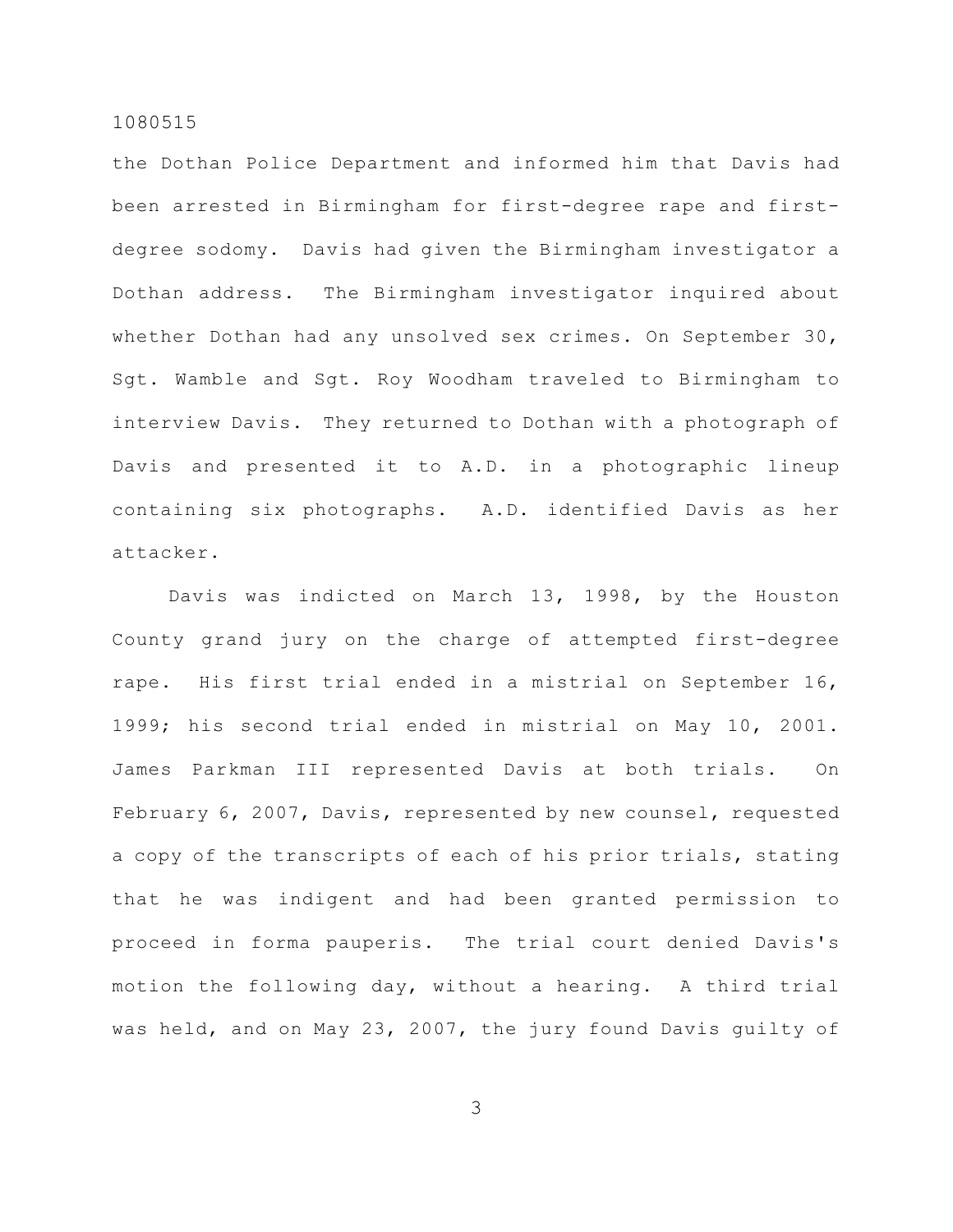attempted first-degree rape, a violation of § 13A-4-2 and § 13A-6-61, Ala. Code 1975. Davis was sentenced to 30 years' imprisonment, pursuant to Alabama's Habitual Felony Offender Act, § 13A-5-9 et seq., Ala. Code 1975.

Davis appealed his conviction to the Court of Criminal Appeals, which affirmed his conviction in an unpublished memorandum. In his petition to this Court for a writ of certiorari, Davis argued that the decision of the Court of Criminal Appeals ignored the United States Supreme Court's holding in Britt v. North Carolina, 404 U.S. 226, 228 (1971), regarding the circumstances under which an indigent defendant must be provided with the transcripts of a prior trial that ended in a mistrial. Davis also cited the holding in Zeigler v. State, 426 So. 2d 526, 527 (Ala. Crim. App. 1983), that, in the absence of a showing by the State that there are adequate alternatives to the defendant's receiving a copy of the trial transcript, the trial court must provide an indigent defendant with a copy of the transcript of the trial.

## Discussion

In Britt v. North Carolina, the United States Supreme Court stated that "there can be no doubt that the State must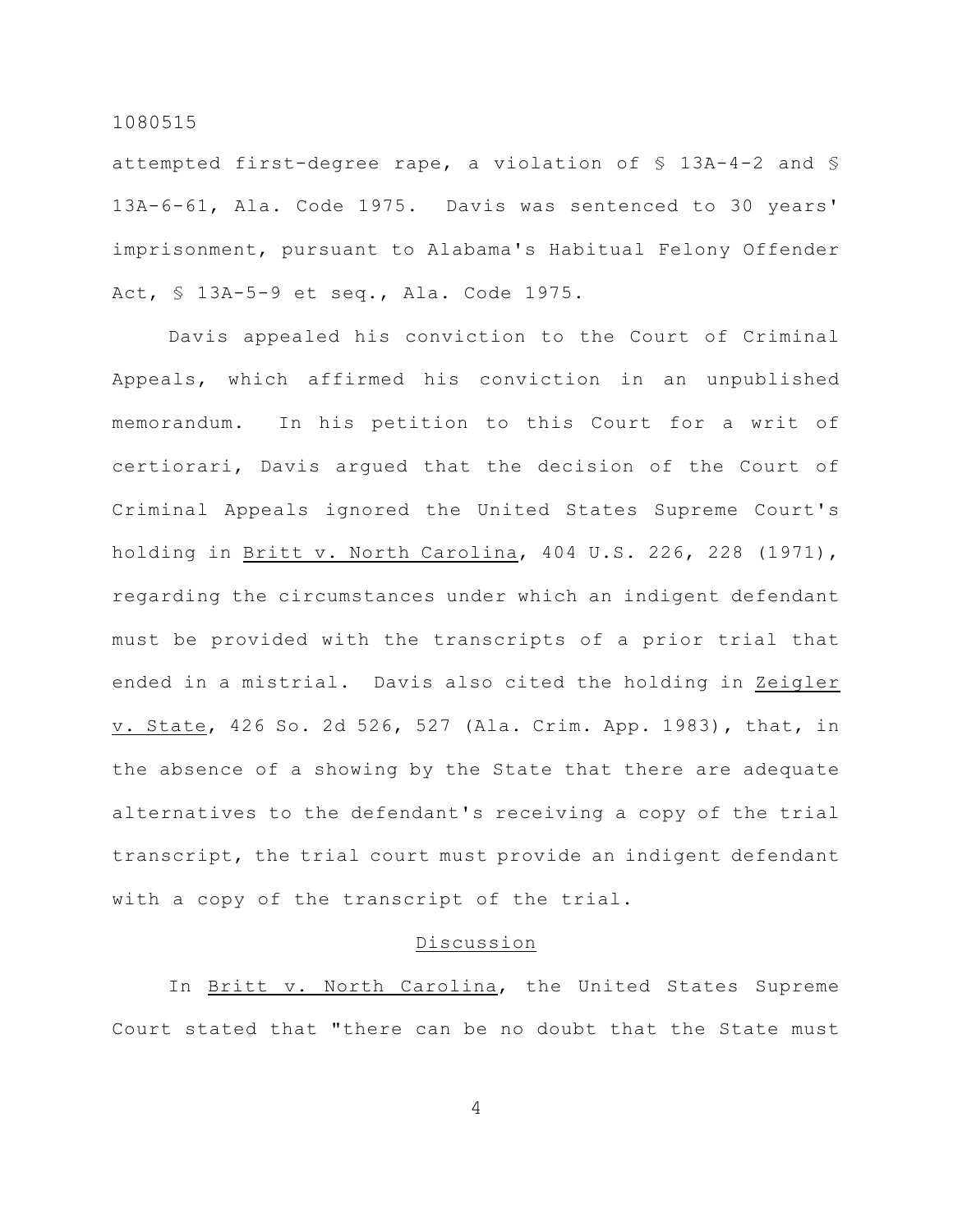provide an indigent defendant with a transcript of prior proceedings when that transcript is needed for an effective defense or appeal." 404 U.S. at 227. The Court identified two factors that are relevant to determining an indigent defendant's need for a free transcript of a previous trial: "(1) the value of the transcript to the defendant in connection with the appeal or trial for which it is sought, and (2) the availability of alternative devices that would fulfill the same functions as a transcript." Id.

The Court of Criminal Appeals held in its unpublished memorandum that Davis failed to prove either of the factors identified by the United States Supreme Court in Britt. Davis contends that the decision of the Court of Criminal Appeals conflicts with Britt, supra, and with Alabama cases interpreting and applying Britt.

As to the first factor under Britt, the Court of Criminal Appeals stated in its unpublished memorandum:

"Davis made broad and vague arguments about the times of his trials ... stating that his demand for the transcripts displayed that they were obviously needed. His statement that 'necessity of transcripts to an effective defense' should be presumed ... is speculative and is not sufficient grounds [on which] to grant relief. Davis failed to show how he was prejudiced by not having the prior trial transcripts. ... Davis with no specificity has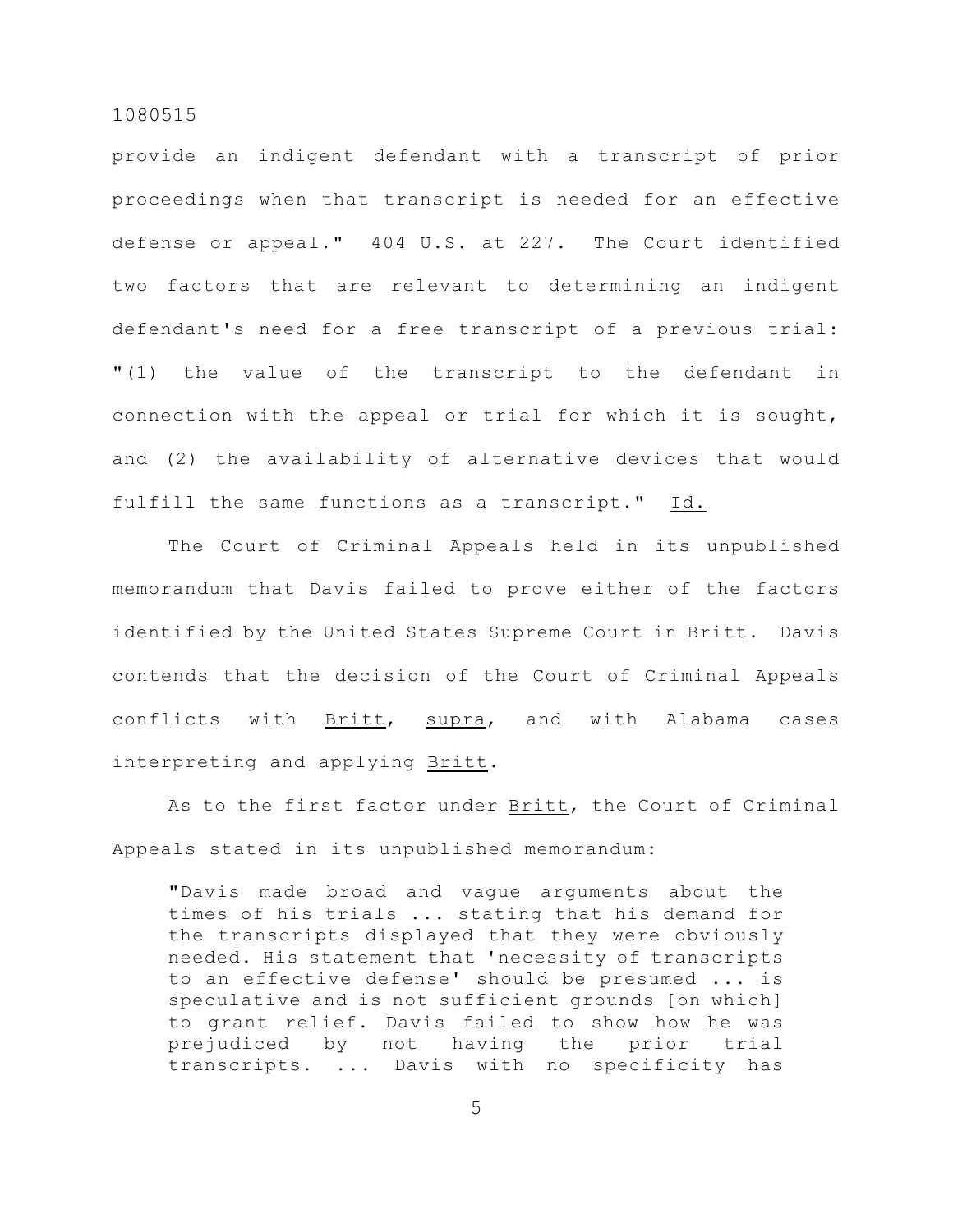pointed to how his defense was weakened by the absence of the transcripts. Therefore, this court affirms the trial court's judgment."

In Britt, the United States Supreme Court affirmed the lower court's judgment denying an indigent defendant's motion for a free transcript of his prior trial, which had ended in a mistrial. However, the Court's decision rested on the second factor of the analysis for determining need, not the first factor regarding the value of the transcript to the defendant. In support of its holding, the Court stated:

"[T]here would be serious doubts about the decision below if it rested on petitioner's failure to specify how the transcript might have been useful to him. Our cases have consistently recognized the value to a defendant of a transcript of prior proceedings, without requiring a showing of need tailored to the facts of the particular case. ... Even in the absence of specific allegations it can ordinarily be assumed that a transcript of a prior mistrial would be valuable to the defendant in at least two ways: as a discovery device in preparation for trial, and as a tool at the trial itself for the impeachment of prosecution witnesses."

404 U.S. at 228 (footnote omitted; emphasis added). This language from Britt indicates that a defendant ordinarily does not have to demonstrate with specificity that a transcript of a prior proceeding is valuable to his or her defense.

In support of its holding that Davis was required to demonstrate specifically how the requested transcripts would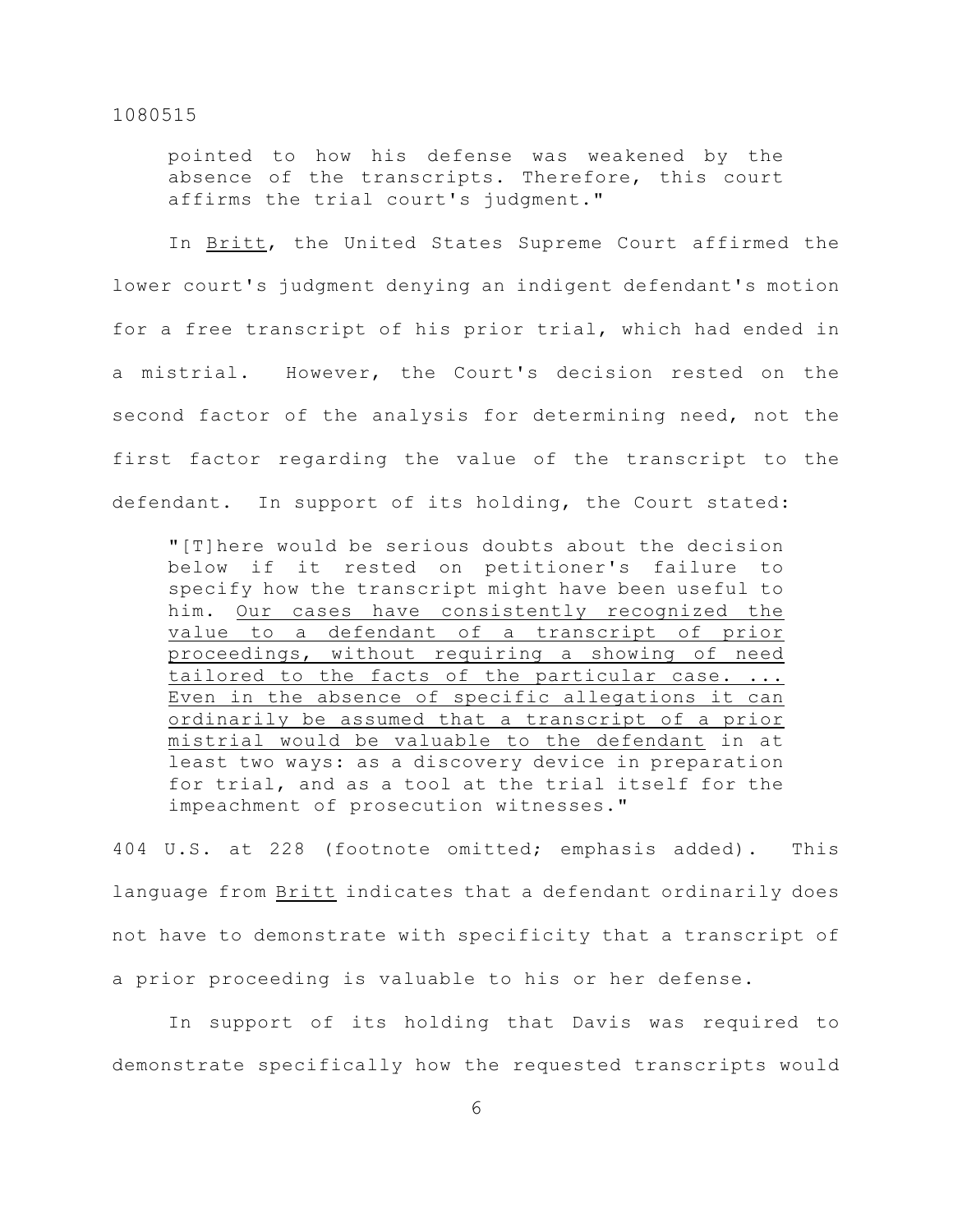assist his defense, the Court of Criminal Appeals in its unpublished memorandum cites McKinney v. State, 665 So. 2d 209 (Ala. Crim. App. 1995). In McKinney, the Court of Criminal Appeals affirmed the trial court's denial of the defendant's motion for a free transcript of his juvenile transfer hearing, stating:

"[T]he appellant made no argument to the trial court as to how the transcript of the juvenile proceedings would assist his defense in his criminal trial. Nor has the appellant, on appeal, made any showing of how his defense was weakened due to the absence of a transcript of the juvenile proceedings."

665 So. 2d at 211. The Court of Criminal Appeals apparently concluded that this statement from McKinney suggests that the defendant has the burden of affirmatively demonstrating that his request for a transcript of a prior proceeding satisfies the first factor under Britt. McKinney, however, turned on circumstances different from those in Davis's case.

In McKinney, the Court of Criminal Appeals held that a showing of how the requested transcript would assist the defendant was necessary because the requested transcript was of a prior juvenile proceeding. Specifically, the court stated:

"Although Britt provides that the value to the defense of a transcript of prior proceedings may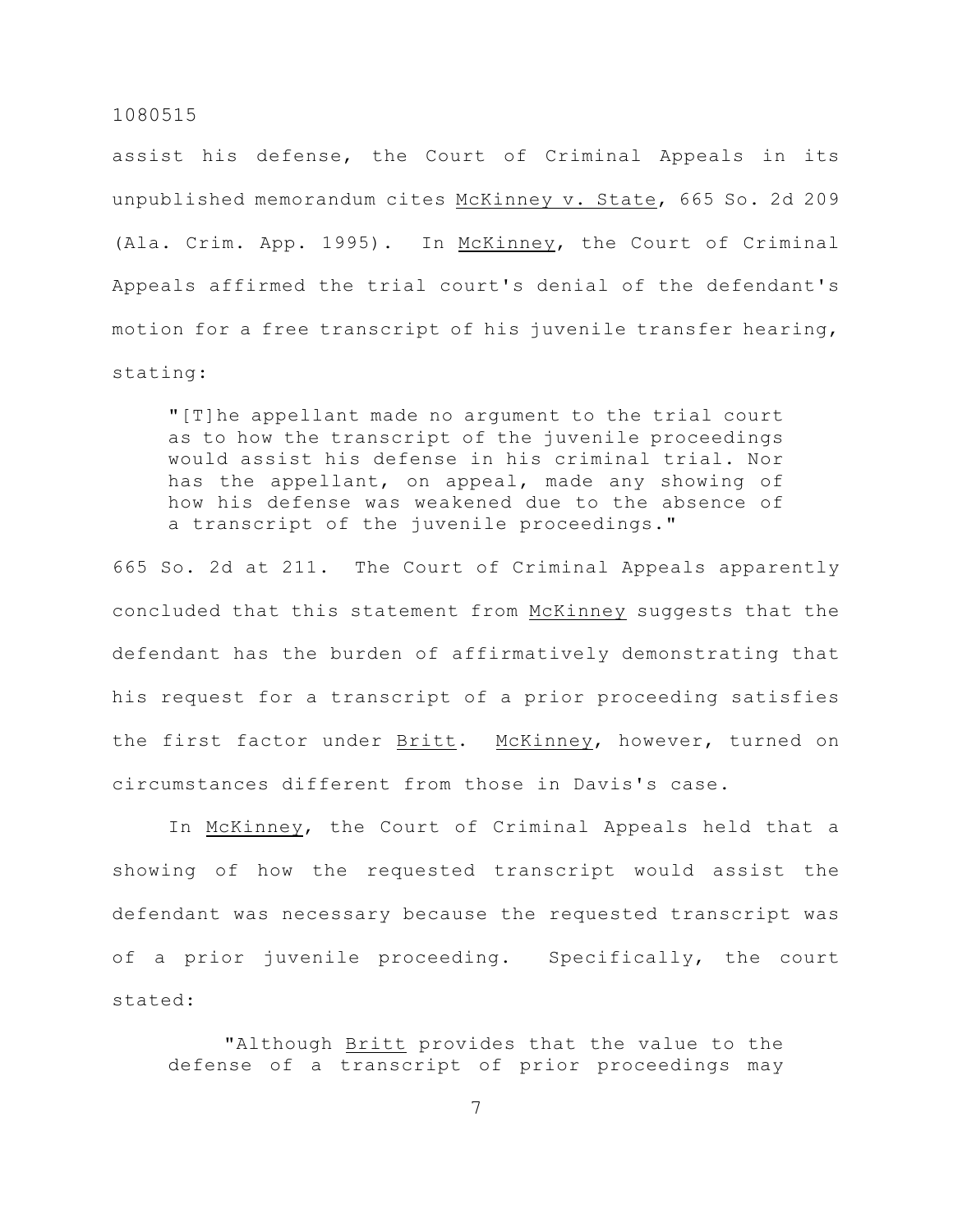usually be presumed, this court has not extended the rationale of Britt so far as to recognize the value that a transcript of proceedings in juvenile court may have in every case where a defendant is transferred to circuit court for trial as an adult."

665 So. 2d at 211. Thus, although the McKinney court recognized the general presumption from Britt stated above regarding the value to a defendant of a transcript of a prior trial that ended in a mistrial, the court in McKinney declined to extend that presumption to requests for transcripts of a prior juvenile transfer hearing. The court cited, in support of its decision, precedent establishing that "[a]n indigent defendant is not entitled to a free transcript of the testimony taken at his preliminary hearing," 665 So. 2d at 211 (citing Leonard v. State, 369 So. 2d 873, 875 (Ala. Crim. App. 1979)), and reasoned that "[a] juvenile transfer hearing is in the nature of a preliminary hearing," 665 So. 2d at 211 (citing O.M. v. State, 595 So. 2d 514, 517 (Ala. Crim. App. 1991)). The McKinney court explained the difference between a transcript of a defendant's earlier mistrial, as in Britt, and a transcript of a juvenile proceeding, as in McKinney:

"It would set a dangerous precedent to hold, based on nothing more than a defendant's bare assertion of need, that a transcript of proceedings in juvenile court is always necessary to a defense in a criminal trial, particularly in light of the fact that the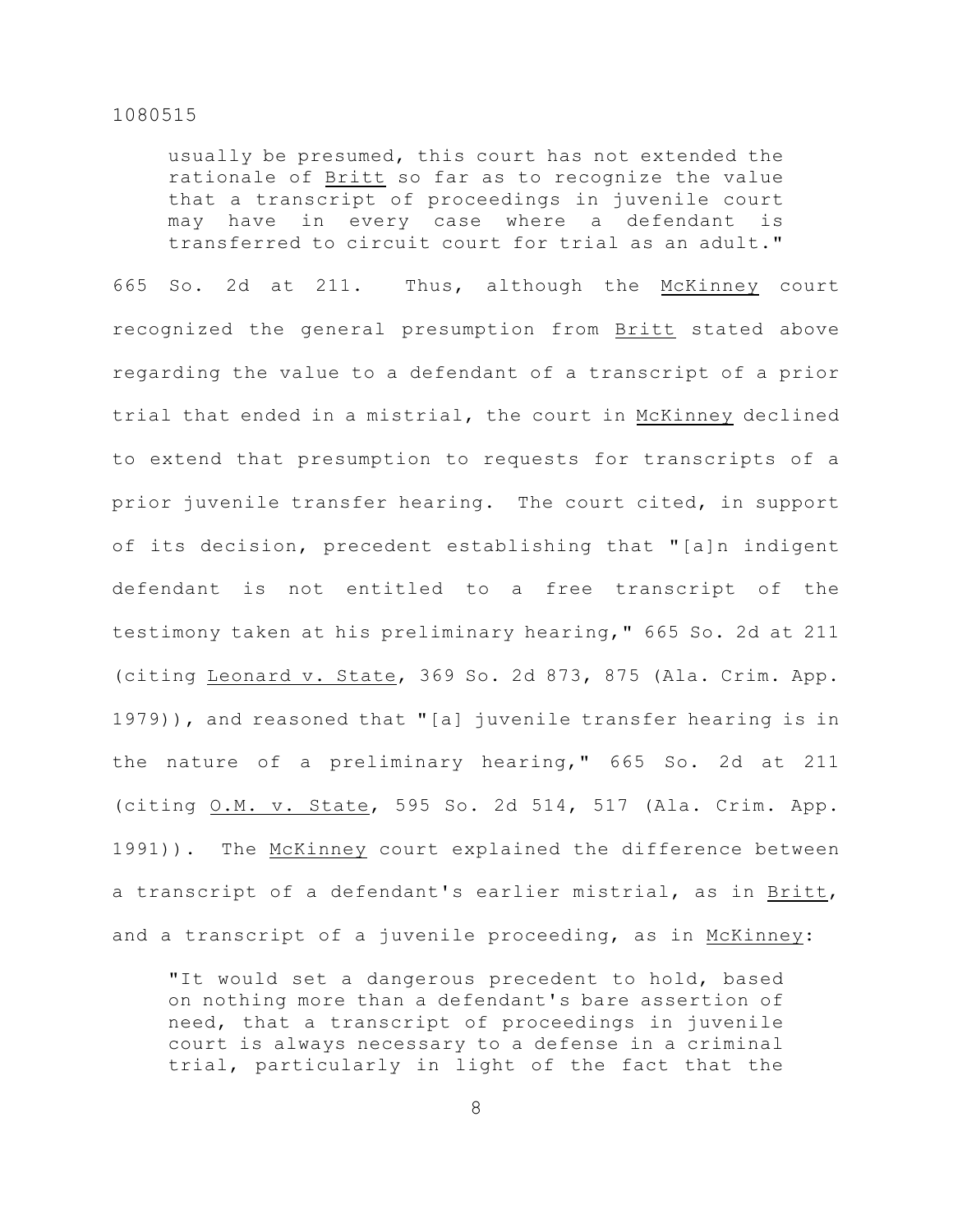record of the proceedings in juvenile court is required to be preserved only until the time for appeal has expired."

665 So. 2d at 211. Finally, the McKinney court noted that McKinney did not appeal the juvenile court's order transferring him to the circuit court to be tried as an adult. McKinney, 665 So. 2d at 210.

Thus, McKinney held that because the presumption in Britt regarding the value to a defendant of a transcript of a prior trial did not apply to a defendant's request for a transcript of his earlier juvenile transfer hearing, the defendant was required to make a specific showing of his need for a transcript of a juvenile transfer hearing. That holding in McKinney, however, has no application to Davis's request in the present case for the transcripts of his earlier mistrials.

In his brief to the Court of Criminal Appeals and his brief to this Court, Davis cites Grayson v. State, 824 So. 2d 804 (Ala. Crim. App. 1999), in support of his argument that a showing of a defendant's need for a transcript of an earlier proceeding may be satisfied without a specific showing of that need. The defendant in Grayson was convicted of capital murder. He argued on appeal that the trial court committed reversible error by refusing to supply defense counsel with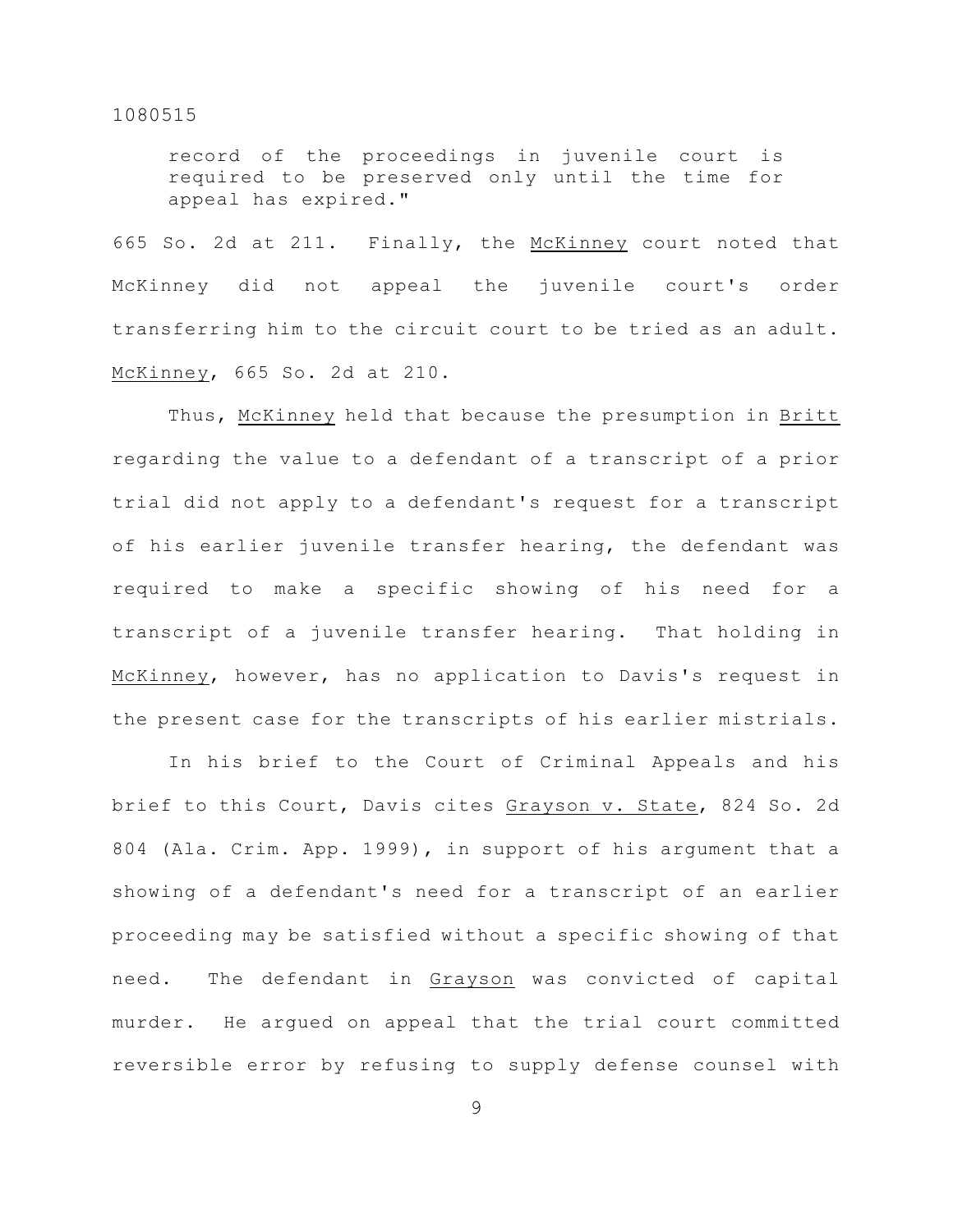copies of the transcripts from the trials of his codefendants. Rejecting his argument, the court stated:

"'"We do not believe a contention that the transcript of the trial of a third person is needed before an effective defense can be rejected out of hand merely by saying that no case has so held. Instead, the two-pronged test of necessity set forth in Britt must be applied to the facts. However, the first prong of the test, the value to the defendant, cannot be assumed as it was in Britt."'"

Grayson, 824 So. 2d at 825 (quoting People v. Brown, 126 Mich. App. 763, 768, 337 N.W.2d 915, 918 (1983), quoting in turn State v. Razinha, 123 Ariz. 355, 358, 599 P.2d 808, 811 (Ct. App. 1979)). The Grayson court, however, acknowledged that although the first prong of the necessity test would not be presumed when the requested transcript was the transcript of the trial of a codefendant, the "value of the transcript to the defendant" would be presumed in situations where the indigent defendant requested transcripts of his own prior mistrial, as in Britt.

The State cites Quick v. State, 825 So. 2d 246 (Ala. Crim. App. 2001), as an example of a case where, it says, a defendant "met his burden of showing prejudice." In Quick, the defendant's first capital-murder trial ended in a mistrial. Before his second trial, the indigent defendant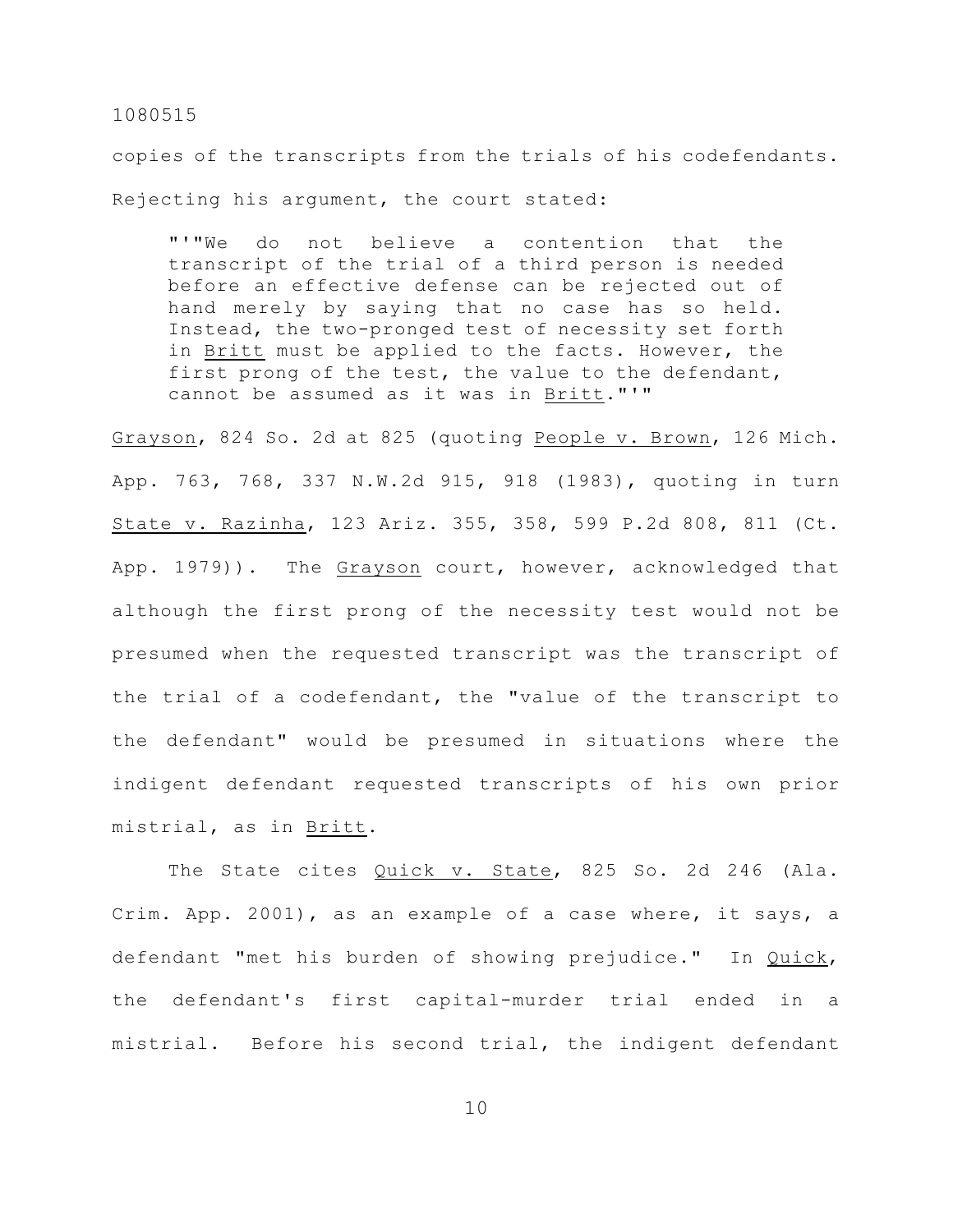requested a free copy of the transcript of his mistrial. The defendant's motion for a free trial transcript was denied, and the defendant was convicted of capital murder. At the second trial, counsel for the defendant attempted to use his notes and memory from the previous trial to impeach witnesses concerning their testimony at the previous trial, but each time he attempted to do so, the trial court refused to permit it, stating:

"'[T]here may be one in a million [occasions] where it becomes necessary [to impeach a witness pursuant to prior testimony], but you may do it from a transcript. But if it is done from your notes or from your recollection, then in the Court's opinion and in the Court's finding, then you are pitting your memory against the witness's .... He can't pit his notes-–unless they are notes taken before this jury. This jury, not another jury or reporter, unless it is an official transcript.'"

Quick, 825 So. 2d at 254 (quoting the trial court). On appeal, the defendant argued that his constitutional rights had been violated because, he said, as an indigent defendant, he should have been provided a free transcript of his first trial. Citing Britt, the court in Quick stated that "'"the availability of alternative devices that would fulfill the same functions as a transcript" ... provides an adequate substitute for a transcript in many cases.'" Quick, 825 So.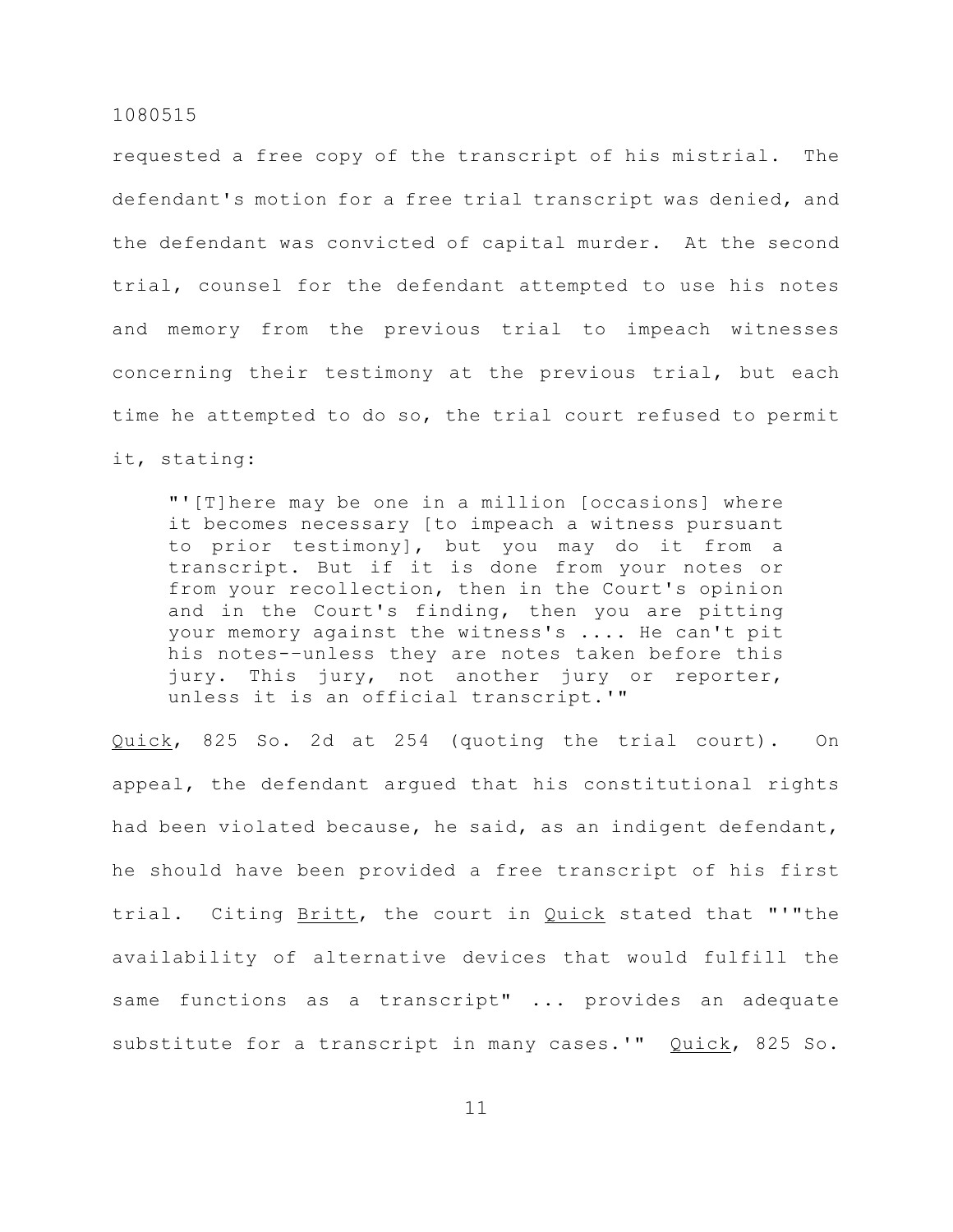2d at 261 (quoting Nickerson v. State, 523 So. 2d 504, 506 (Ala. Crim. App. 1987)). However, the court went on to say:

"[I]n the present case, the trial court refused to allow defense counsel to use his notes from the prior trial or his memory in order to impeach the witnesses. Thus, there were no alternatives available to the appellant.

"....

"... [B]ecause the appellant, as an indigent, was entitled to the transcript of his prior mistrial of this case, or the use of an adequate alternative, ... the judgment is due to be reversed and the cause remanded for a new trial."

825 So. 2d at 261-62.

The decision in Quick is not, however, inconsistent with the general rule stated in Britt that the "value of the transcript to the defendant" may ordinarily be presumed. Rather, in Quick, the defendant demonstrated that the trial court had prevented him from using other available alternatives to the requested transcript.

As the foregoing discussion illustrates, under Britt the value to the defendant of a requested transcript ordinarily may be presumed. Thus, an indigent defendant requesting a transcript of a prior mistrial generally is not required to specify how the trial transcript would be useful to the defendant. The State has not demonstrated that the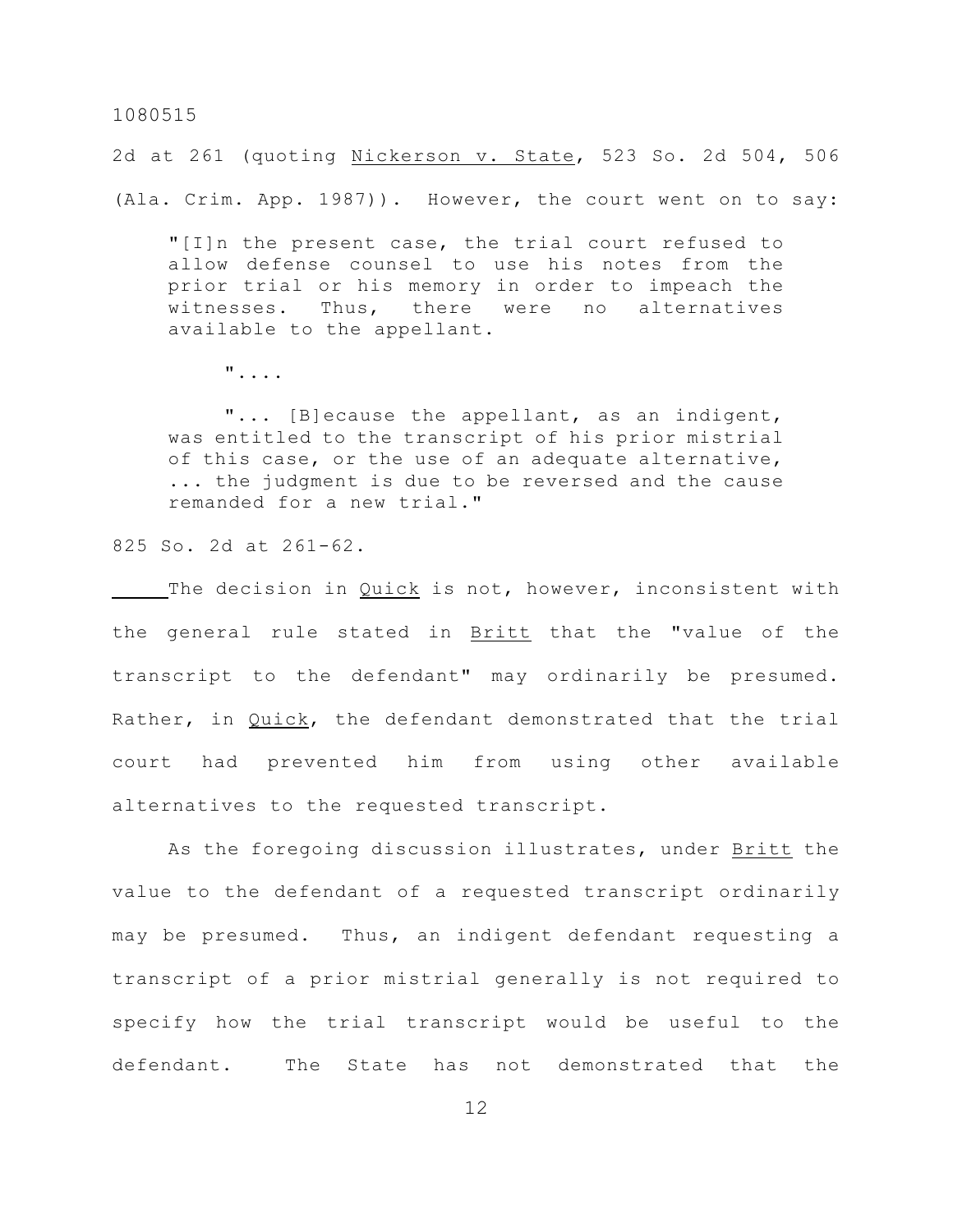presumption outlined in Britt should not apply here. Therefore, in Davis's case, the first factor under Britt has been satisfied.

The second factor identified in Britt relevant to the determination of the defendant's need for a free transcript is the availability of alternative devices that would fulfill the same functions as the transcript. In McKinney, the Court of Criminal Appeals listed several alternatives available to the defendant that would have served the same function as the requested trial transcript, including defense counsel's recollections, access to the court reporter's notes, and calling the court reporter from the previous trial to testify as to what happened at the previous trial. McKinney, 665 So. 2d at 210. Citing McKinney, the Court of Criminal Appeals in its unpublished memorandum in the present case held that, because Davis did not attempt to contact his former attorney or the court reporter from the two previous mistrials, he did not "avail himself of adequate existing alternatives to support his defense" and thus was not entitled to a free trial transcript.

Davis contends, however, that the State has the burden of proving the existence of adequate alternatives and that the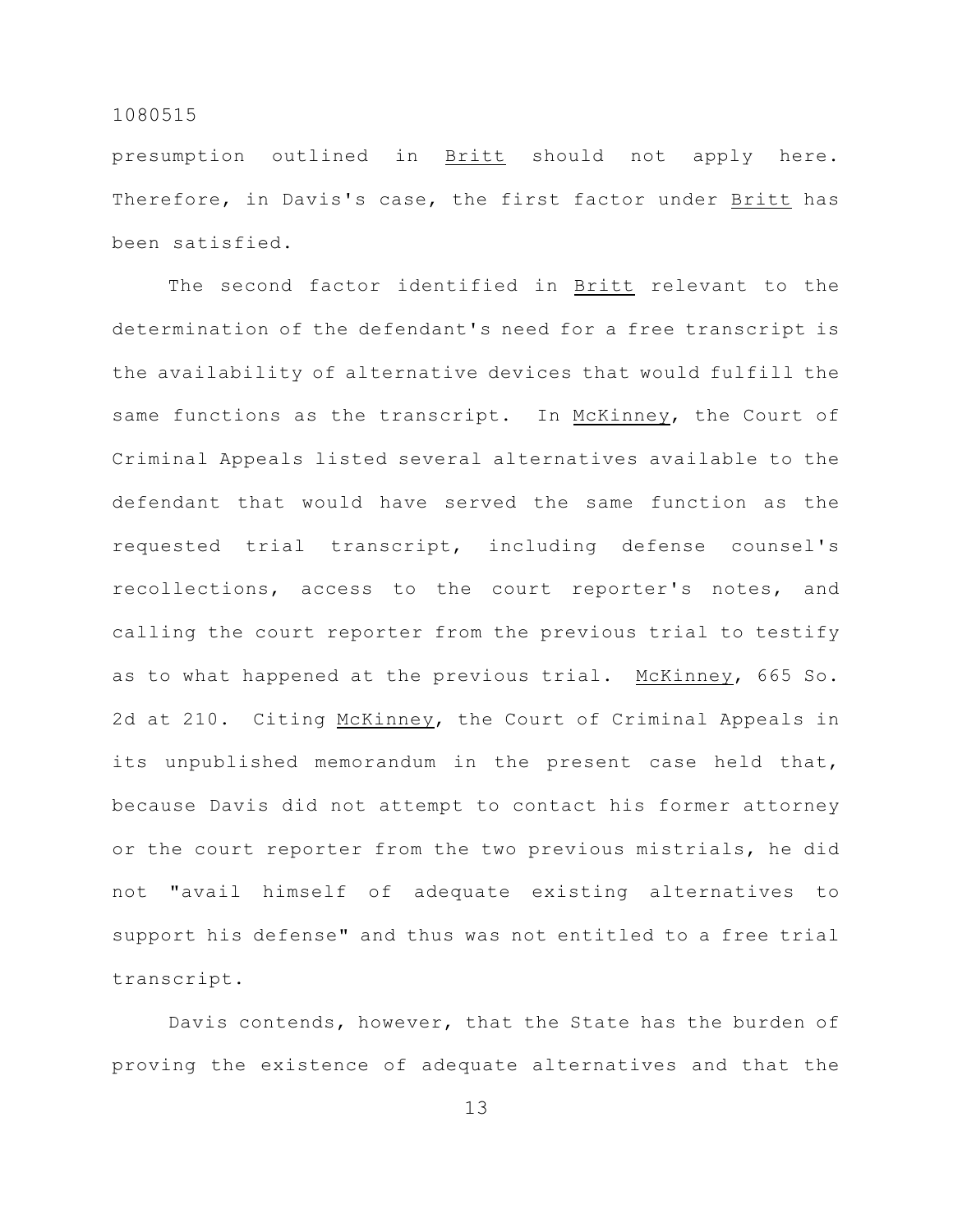alternatives identified by the Court of Criminal Appeals here were not adequate. He argues, therefore, that the State has not met its burden of proving that adequate alternatives to the trial transcripts exist. We agree.

In Britt, the United States Supreme Court stated: "A defendant who claims the right to a free transcript does not, under our cases, bear the burden of proving inadequate such alternatives as may be suggested by the State or conjured up by a court in hindsight." Britt, 404 U.S. at 230. Further, in Zeigler, supra, the Court of Criminal Appeals recognized that a defendant does not have the burden of proving that there were no adequate alternatives to the transcripts of his two prior trials available to him.

In Zeigler, the indigent defendant sought to have his second-degree-forgery conviction overturned. 436 So. 2d at 526. The defendant's first two trials had resulted in mistrials, and his conviction was the result of a third trial. Consistent with Britt, the court in Zeigler recognized that the State has the burden of showing that an indigent defendant had adequate alternatives to the trial transcript:

"In view of the holding in Britt v. North Carolina, supra, and in the absence of some showing by the State that there [were] available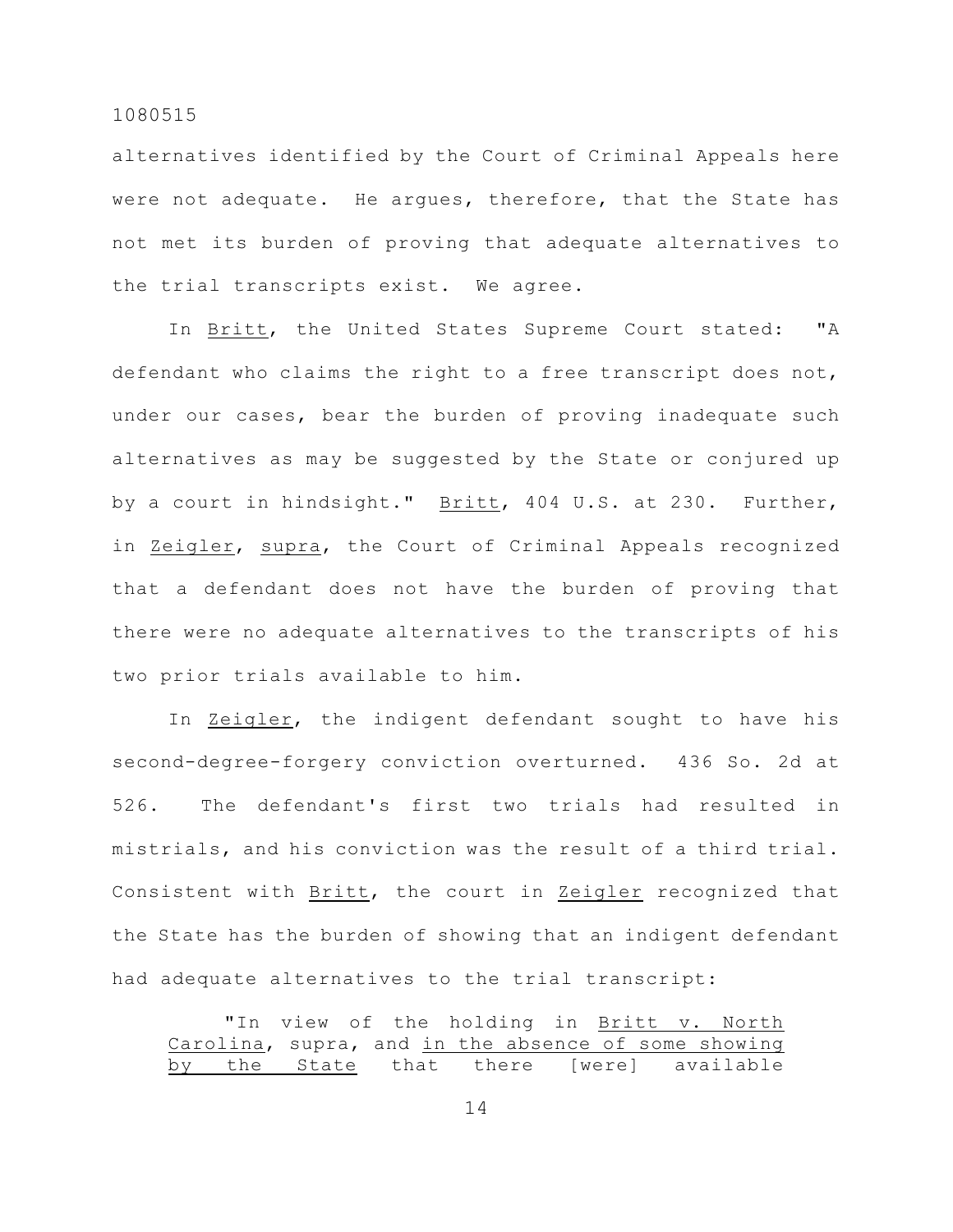'alternative devices that would fulfill the same functions as a transcript' the trial court was obligated to provide a transcript of those proceedings."

426 So. 2d at 527 (emphasis added).

Here, the Court of Criminal Appeals improperly shifted the burden to Davis to prove that he had availed himself of all adequate alternatives before he was entitled to free transcripts of his prior trials. Under both Britt and Zeigler, the burden is on the State to show that the defendant had adequate alternatives to the requested transcript available. Absent such a showing by the State, an indigent defendant is entitled to receive the requested trial transcripts.

In the present case, Davis's first mistrial took place nearly eight years before the trial in which he was convicted, and his second mistrial occurred almost six years before his conviction. Davis's attorney at his third trial was not the attorney who had represented him at his two mistrials. Further, the judge presiding over Davis's first trial was not the same judge who presided over Davis's second and third trials.

In Britt, the time between the mistrial and the second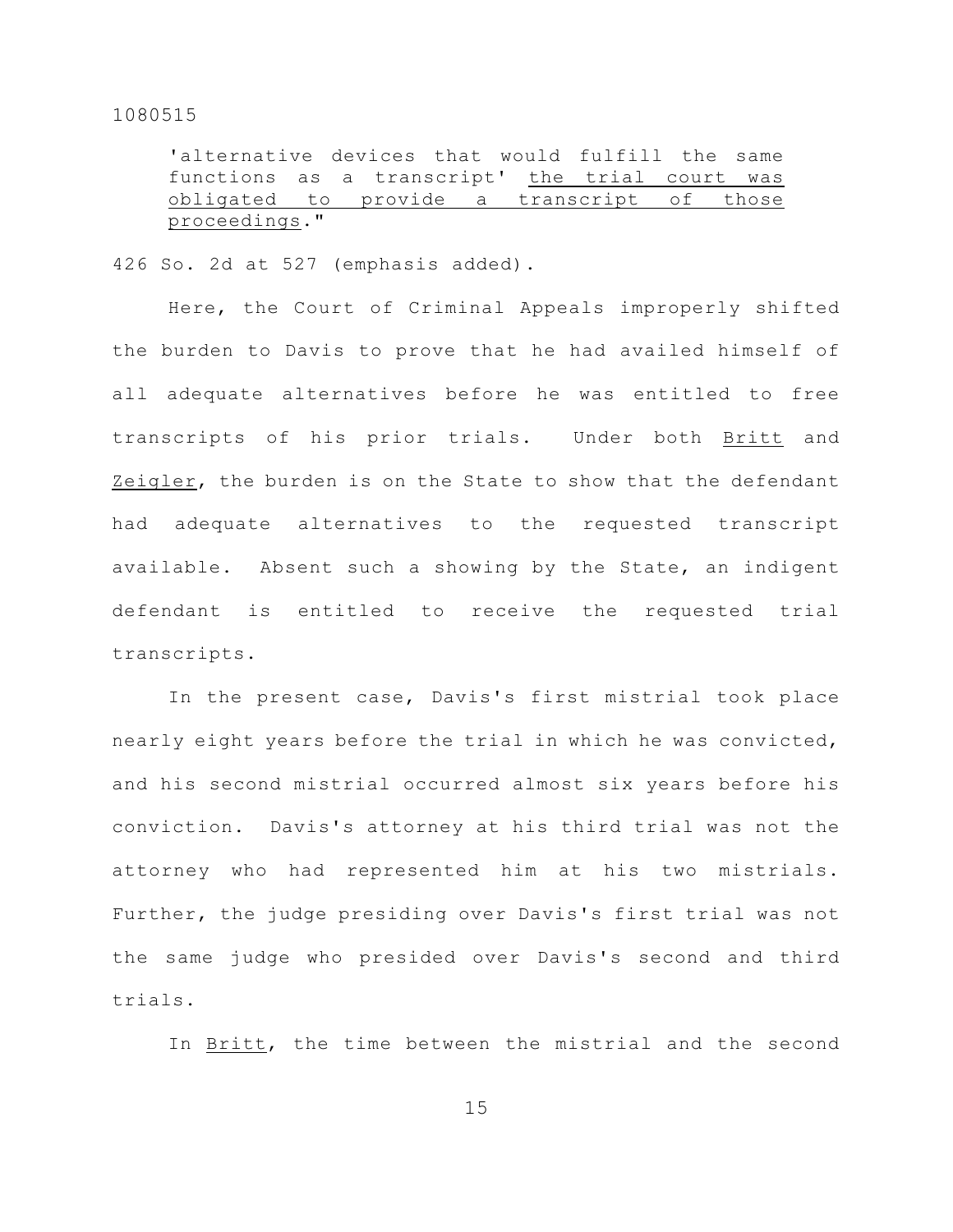trial was only a month, and the evidence indicated that the court reporter for the mistrial was a good friend of all the local attorneys and would have at any time before the second trial provided defendant's counsel with notes from the mistrial. Britt, 404 U.S. at 229. Because the defendant conceded that he "could have obtained from the court reporter far more assistance than that available to the ordinary defendant" and thus had an informal alternative available to him that was "substantially equivalent to a transcript," the Court in Britt found that the trial court did not err in denying the defendant's motion for a free transcript of his earlier trial. However, the Court made it clear that its holding applied only "in the narrow circumstances of this case" in which the defendant conceded that he had an adequate alternative to the trial transcript. 404 U.S. at 227. Here, Davis has not conceded or suggested that he had any alternatives available to him that would have served the same function as the requested transcripts.

In its brief to this Court, the State cites the following from Nickerson v. State, supra:

"Although 'the State must provide an indigent defendant with a transcript of prior proceedings when that transcript is needed for an effective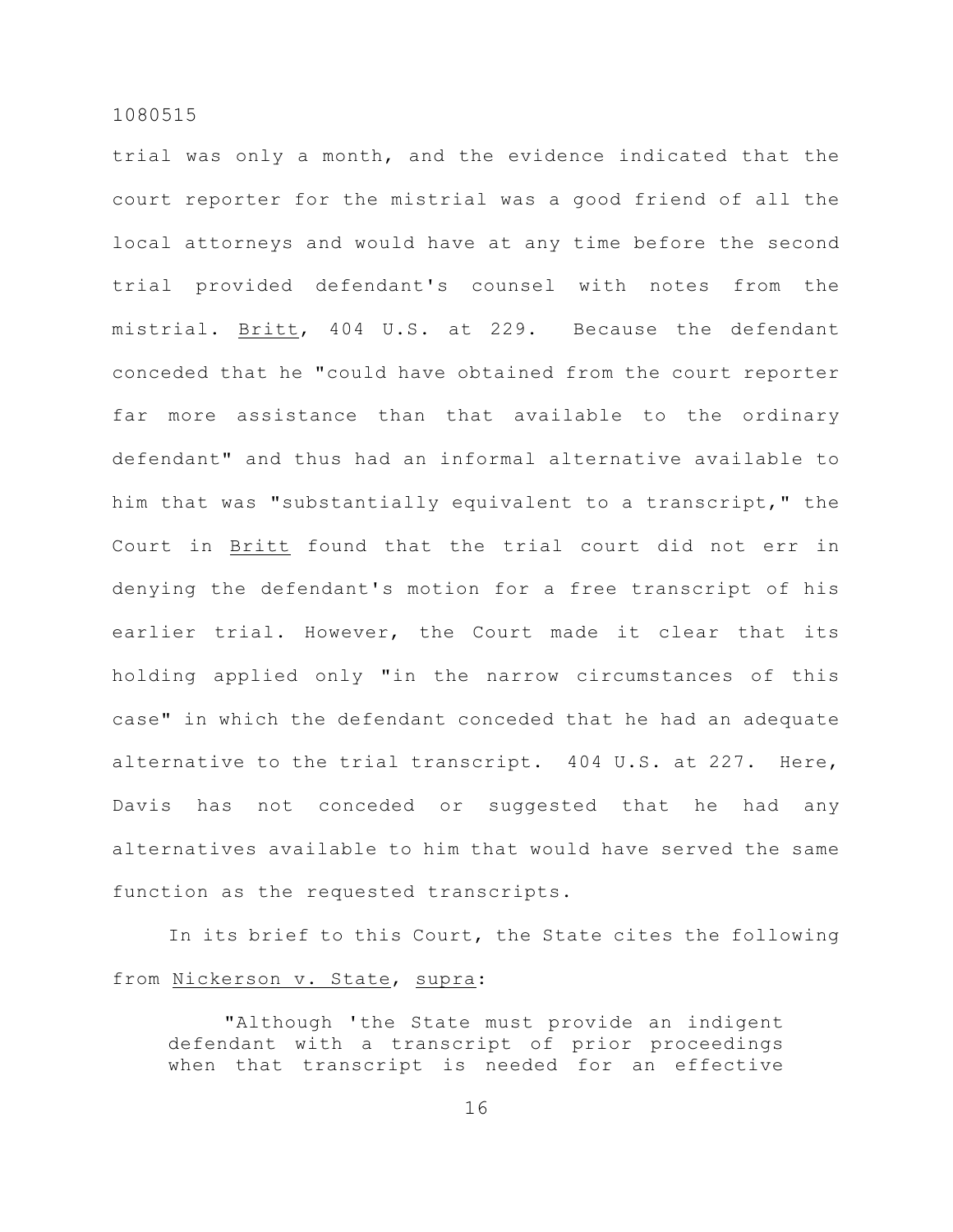defense or appeal,' ... 'the availability of alternative devices that would fulfill the same functions as a transcript' ... provides an adequate substitute for a transcript in many cases."

523 So. 2d at 506 (quoting Britt, 404 U.S. at 227). The State argues that the Court of Criminal Appeals listed several alternatives in its unpublished memorandum of which Davis did not avail himself that would have provided a substitute for the transcripts. However, a defendant does not have to prove inadequate "such alternatives as may be suggested by the State or conjured up by a court in hindsight." Britt, 404 U.S. at 230. Further, a review of Nickerson demonstrates that Davis did not have available to him the same alternatives as did the defendant in Nickerson. There, the indigent defendant claimed that the trial court erred in refusing to provide him with a free transcript of his pretrial suppression hearings. 523 So. 2d at 506. In finding that the defendant had adequate alternatives available to him, the Court of Criminal Appeals stated:

"The suppression hearings in the present case, like the prior proceedings in Britt v. North Carolina, were conducted by the same judge and with the same defense counsel as those who appeared at trial, which took place within three months of the pretrial suppression hearings."

523 So. 2d at 506. Here, however, not only did Davis's third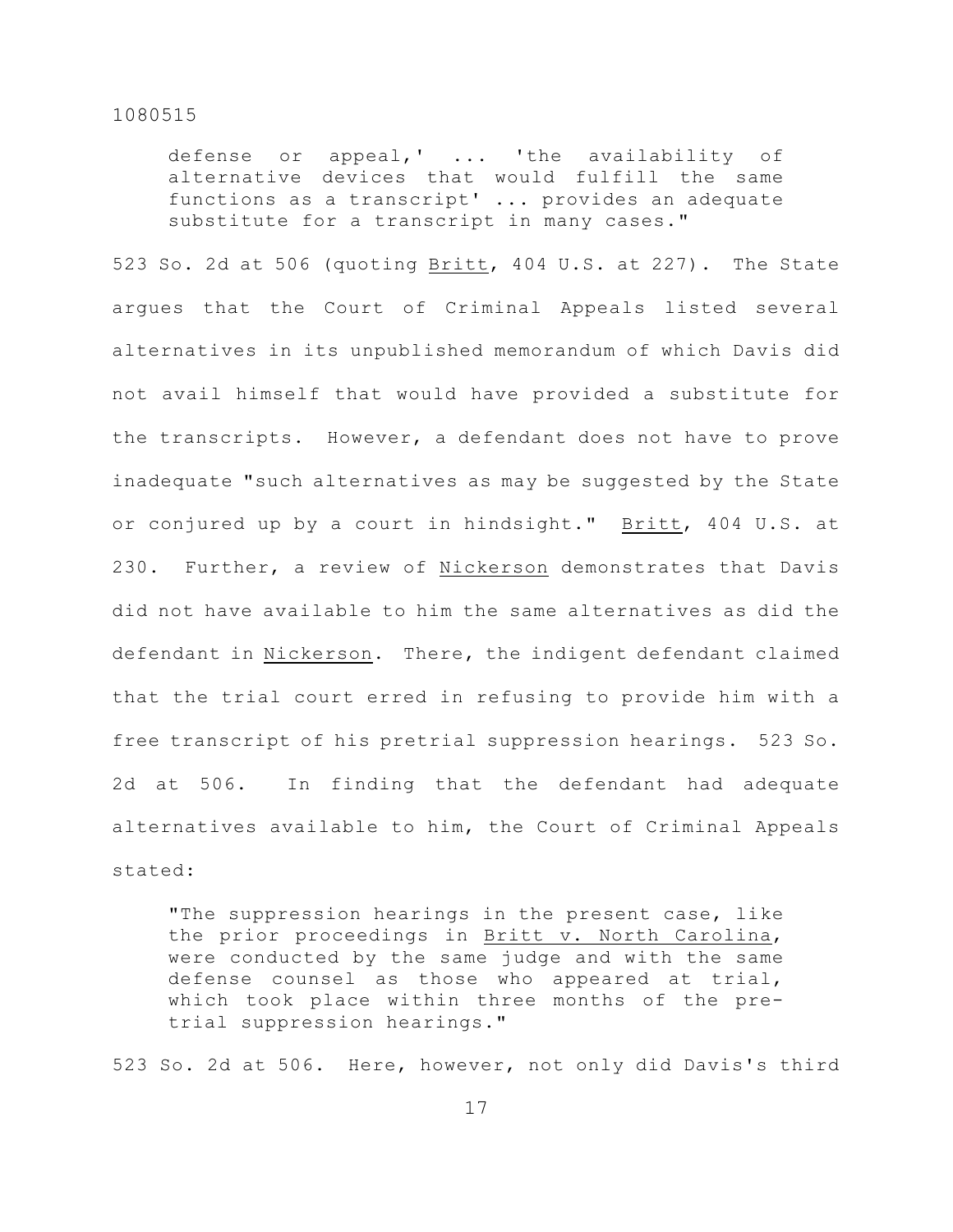trial occur several years after his first and second trials, but it is also undisputed that Davis's attorney at his third trial was not the same attorney who represented him at his first two trials. The State cites the following statement from the Court of Criminal Appeals' unpublished memorandum: "There is nothing in the record to demonstrate that Davis's trial counsel, Attorney [Billy J.] Sheffield [II], was prevented from, or even attempted to contact Attorney James Parkman III to obtain his notes and recollections of the first two trials." However, there likewise is nothing in the record indicating that an attempt by Sheffield to obtain Parkman's notes and recollections would have resulted in an adequate alternative to the requested transcripts. Under the authorities discussed, the State had the burden of demonstrating the existence of an adequate alternative, and the State did not, under the circumstances of this case, meet its burden.

Accordingly, the presumption of Britt as to the value of a trial transcript to an indigent defendant applies here, and because the State did not demonstrate that Davis had available adequate alternatives that would serve the same function as